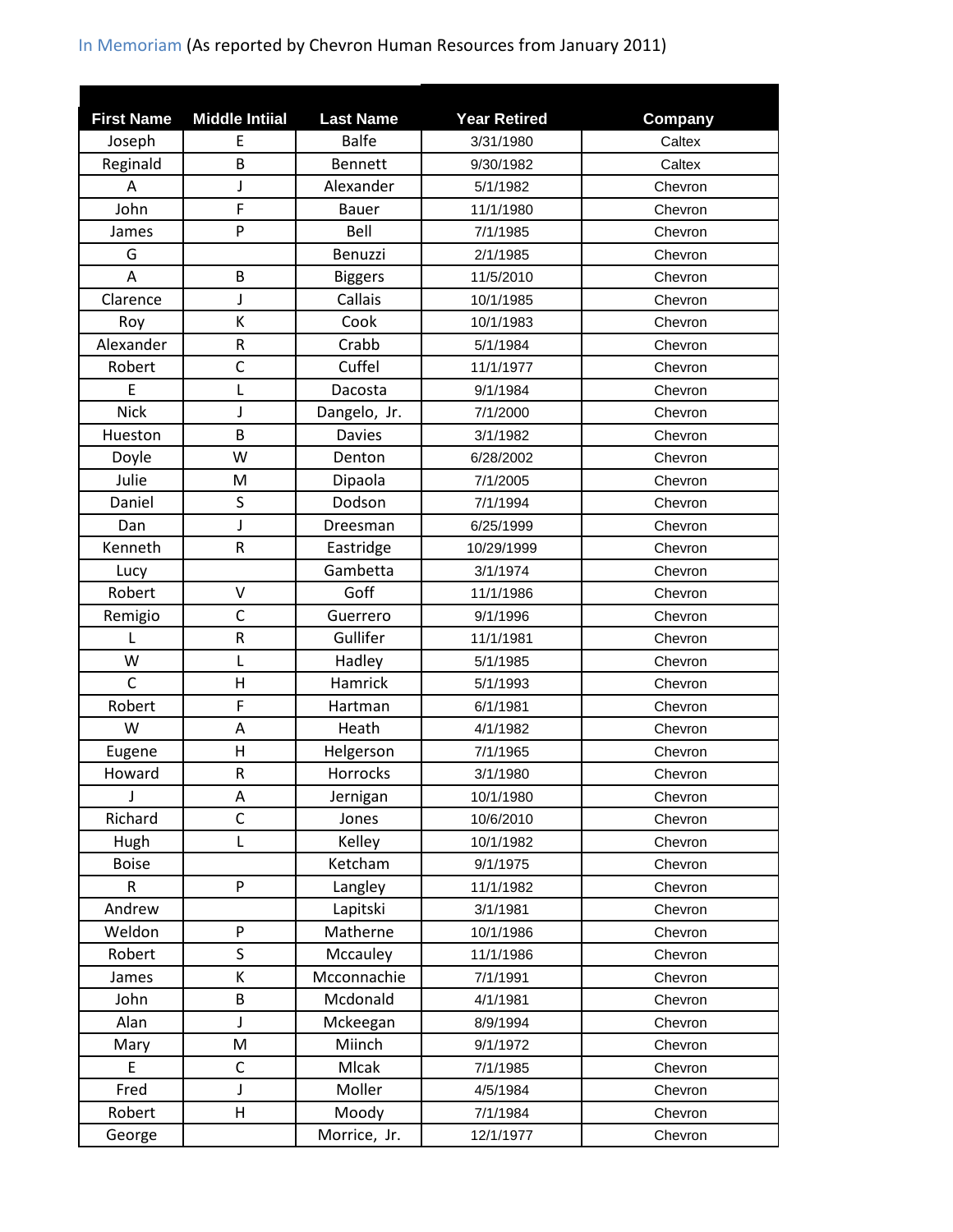| <b>Burl</b> | E                       | Nichols        | 9/1/1990   | Chevron |
|-------------|-------------------------|----------------|------------|---------|
| Lucius      | J                       | Parkinson      | 10/1/1986  | Chevron |
| Wilbur      | E                       | Parrish        | 9/1/1987   | Chevron |
| F           | A                       | Petersen       | 7/1/1985   | Chevron |
| Rubin       | N                       | Phillips       | 2/1/1976   | Chevron |
| Claude      | M                       | Quigley, Jr.   | 5/1/1977   | Chevron |
| Granville   | M                       | Roberts        | 2/1/1986   | Chevron |
| G           | S                       | Robinson       | 12/1/1990  | Chevron |
| Raymond     | P                       | <b>Sallas</b>  | 6/1/1995   | Chevron |
| Charles     | B                       | Scarborough    | 6/1/1989   | Chevron |
| M           | E                       | Schumaker      | 9/1/1986   | Chevron |
| Glenn       | A                       | Schurman       | 10/1/1987  | Chevron |
| Glenn       | E                       | Sockrider      | 8/1/1990   | Chevron |
| Robert      | B                       | Sorensen       | 10/16/1986 | Chevron |
|             | R                       | Sparrow        | 9/1/1986   | Chevron |
| Elliot      |                         | Steinberg      | 12/16/2004 | Chevron |
| K           | ${\sf N}$               | Thorn          | 12/1/1986  | Chevron |
| A           | L                       | Vogt, Sr.      | 7/1/1985   | Chevron |
| $\mathsf R$ | $\vee$                  | Wagner         | 5/1/1981   | Chevron |
| K           |                         | Wakimoto       | 3/1/1982   | Chevron |
| Anna        | L                       | Wescott        | 9/1/1986   | Chevron |
| Daniel      | M                       | White          | 12/1/1986  | Chevron |
| H           | G                       | Whitmore, Jr.  | 6/1/1985   | Chevron |
| William     | F                       | Winch          | 2/1/1976   | Chevron |
| Scott       | T                       | Young          | 7/1/1976   | Chevron |
| Jesus       | P                       | <b>Banegas</b> | 12/1/1998  | Getty   |
| Emery       | W                       | <b>Bever</b>   | 11/1/1985  | Getty   |
| Leo         | F                       | Boyd           | 1/1/1993   | Getty   |
| Letia       | L                       | <b>Butler</b>  | 1/1/1983   | Getty   |
| Melba       | D                       | <b>Ellis</b>   | 7/1/1972   | Getty   |
| Lorne       | M                       | Hoganson, Sr.  | 5/1/1975   | Getty   |
| Wallace     | К                       | Hornsby        | 10/1/1989  | Getty   |
| John        | F                       | Mcgrath        | 2/1/1976   | Getty   |
| Ernest      | G                       | Miller         | 4/1/1985   | Getty   |
| Laverne     | $\overline{\mathsf{S}}$ | Neether        | 1/1/1994   | Getty   |
| Julio       | $\mathsf{C}$            | Paris          | 12/1/1995  | Getty   |
| William     | A                       | Smith, Jr.     | 11/1/1998  | Getty   |
| Marianne    |                         | Stanishefski   | 5/1/1983   | Getty   |
| Robert      | ${\sf R}$               | Wellington     | 12/1/1977  | Getty   |
| Jude        | A                       | Armstrong      | 3/4/2004   | Gulf    |
| Helen       | $\mathsf{C}$            | Arnold         | 3/1/1977   | Gulf    |
| Ernest      | W                       | Benton         | 11/1/1992  | Gulf    |
| Leroy       | F                       | Bertrand       | 12/2/1981  | Gulf    |
| Oscar       | L                       | Bingham        | 3/1/2000   | Gulf    |
| Benjamin    | $\overline{\mathsf{H}}$ | Brigden        | 10/1/1978  | Gulf    |
| Hamilton    |                         | Carmouche      | 8/1/1979   | Gulf    |
| Mary        | J                       | Cosby          | 8/1/1983   | Gulf    |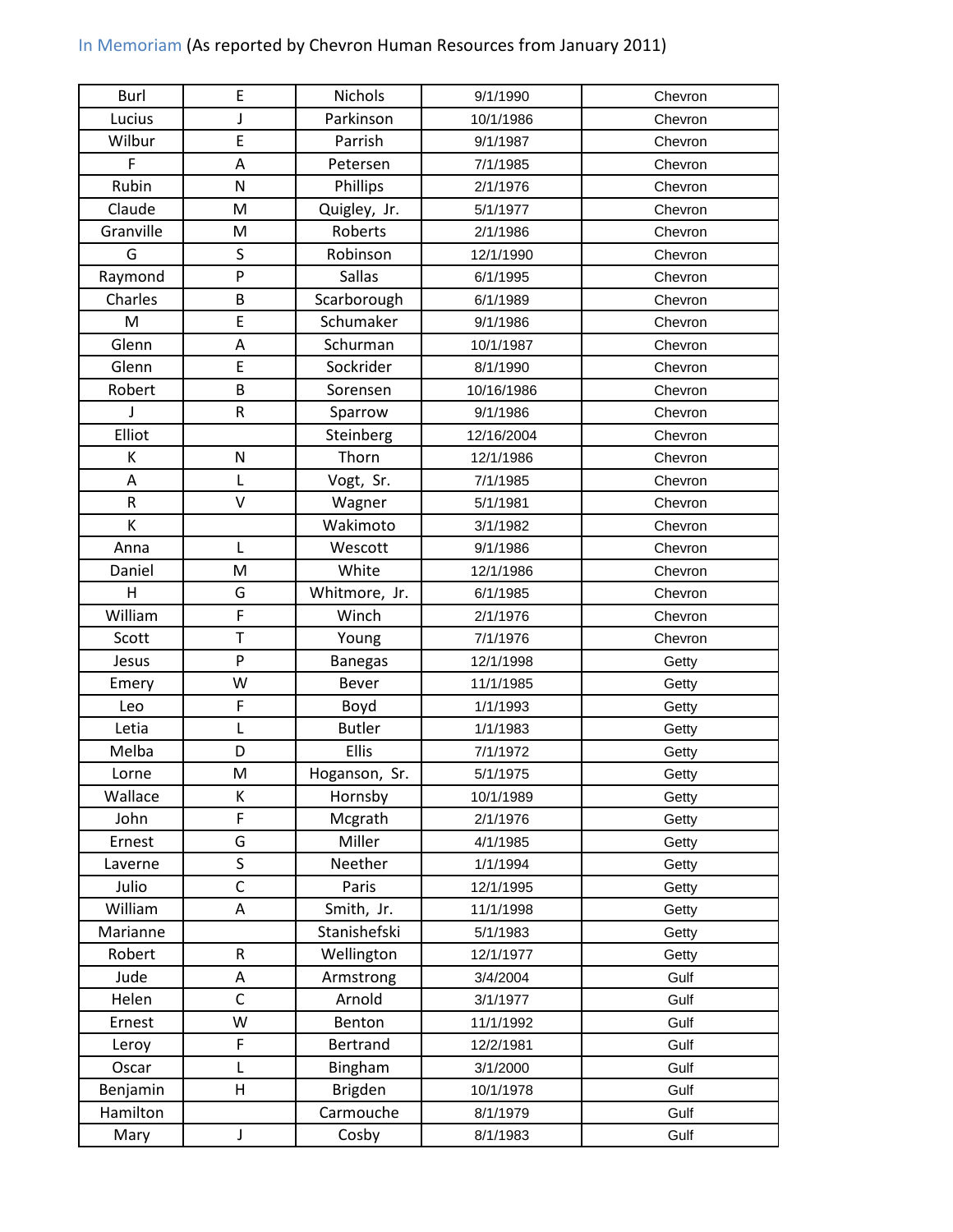| Gerald  | D                       | Davidson, Jr.   | 12/1/1999  | Gulf   |
|---------|-------------------------|-----------------|------------|--------|
| George  | ${\sf R}$               | Davis, Jr.      | 10/1/1985  | Gulf   |
| Julia   | W                       | Davis           | 9/1/1983   | Gulf   |
| Ralph   | F                       | Deblanc         | 8/1/1983   | Gulf   |
| Maynard | $\overline{\mathsf{H}}$ | Doerge          | 5/2/1981   | Gulf   |
| S       | Thomas                  | Drew            | 8/1/1983   | Gulf   |
| James   | E                       | Fant, Jr.       | 9/5/1981   | Gulf   |
| James   | M                       | Fazende, Jr.    | 8/1/1983   | Gulf   |
| Johnny  | G                       | Gay             | 2/1/1985   | Gulf   |
| William | F                       | Harder          | 8/15/1981  | Gulf   |
| James   | ${\sf R}$               | Hauck           | 7/16/1982  | Gulf   |
| Michael | W                       | <b>Higgins</b>  | 10/6/2010  | Gulf   |
| Lacy    | M                       | <b>Higgs</b>    | 7/2/1978   | Gulf   |
| Jess    | ${\sf R}$               | Hubbard, Jr.    | 8/1/1983   | Gulf   |
| John    | Г                       | Krol Jr.        | 10/16/1982 | Gulf   |
| Ervin   |                         | Labove          | 7/4/1981   | Gulf   |
| Azzie   | $\mathsf{H}$            | Mccullough, Jr. | 7/1/1985   | Gulf   |
| Jack    | $\overline{\mathsf{H}}$ | Miller          | 4/1/1985   | Gulf   |
| Eugene  | ${\sf R}$               | Moreau          | 8/1/1983   | Gulf   |
| Irene   | G                       | Otte            | 9/1/1980   | Gulf   |
| Durphy  | J                       | Primeaux        | 2/13/1982  | Gulf   |
| Evelyn  | M                       | Ragin           | 9/1/1990   | Gulf   |
| Ralph   |                         | Ridenour        | 8/1/1983   | Gulf   |
| Andrew  | M                       | Rogers, Jr.     | 11/1/1985  | Gulf   |
| Johnny  | ${\sf R}$               | Russo           | 8/23/1990  | Gulf   |
| Ted     | O                       | Scott           | 8/1/1983   | Gulf   |
| William | ${\sf R}$               | Shellhase       | 10/1/1981  | Gulf   |
| Orville | $\overline{\mathsf{H}}$ | Sobba           | 8/1/1983   | Gulf   |
| Joanne  | $\mathsf{P}$            | Spencer         | 2/2/1982   | Gulf   |
| William | W                       | <b>Stewts</b>   | 2/12/1979  | Gulf   |
| Elliott |                         | Stimson         | 6/2/1978   | Gulf   |
| Aubrey  | E                       | Sumpter         | 6/2/1978   | Gulf   |
| James   | ${\sf R}$               | Taylor          | 9/2/1975   | Gulf   |
| Robert  | E                       | Valentine       | 3/14/1978  | Gulf   |
| Frank   | W                       | Vondracek       | 2/1/1983   | Gulf   |
| Beeman  | $\mathsf C$             | Wade            | 7/4/1986   | Gulf   |
| Michael |                         | Wesik           | 10/2/1970  | Gulf   |
| Byron   | O                       | Wilkins         | 9/1/1985   | Gulf   |
| Harry   | E                       | Williams        | 6/2/1978   | Gulf   |
| Charles | D                       | Yelverton       | 12/23/2004 | Gulf   |
| Robert  | L                       | Young           | 1/2/1976   | Gulf   |
| Willie  | B                       | Allen, Jr.      | 12/1/1982  | Texaco |
| George  | R                       | Arneson         | 2/1/1977   | Texaco |
| William | J<br>F                  | <b>Baker</b>    | 7/1/1982   | Texaco |
| Richard |                         | Bennett, Jr.    | 1/1/1977   | Texaco |
| Morris  | ${\sf R}$               | <b>Boquet</b>   | 9/1/1976   | Texaco |
| Grace   | E                       | <b>Brutsche</b> | 9/1/1977   | Texaco |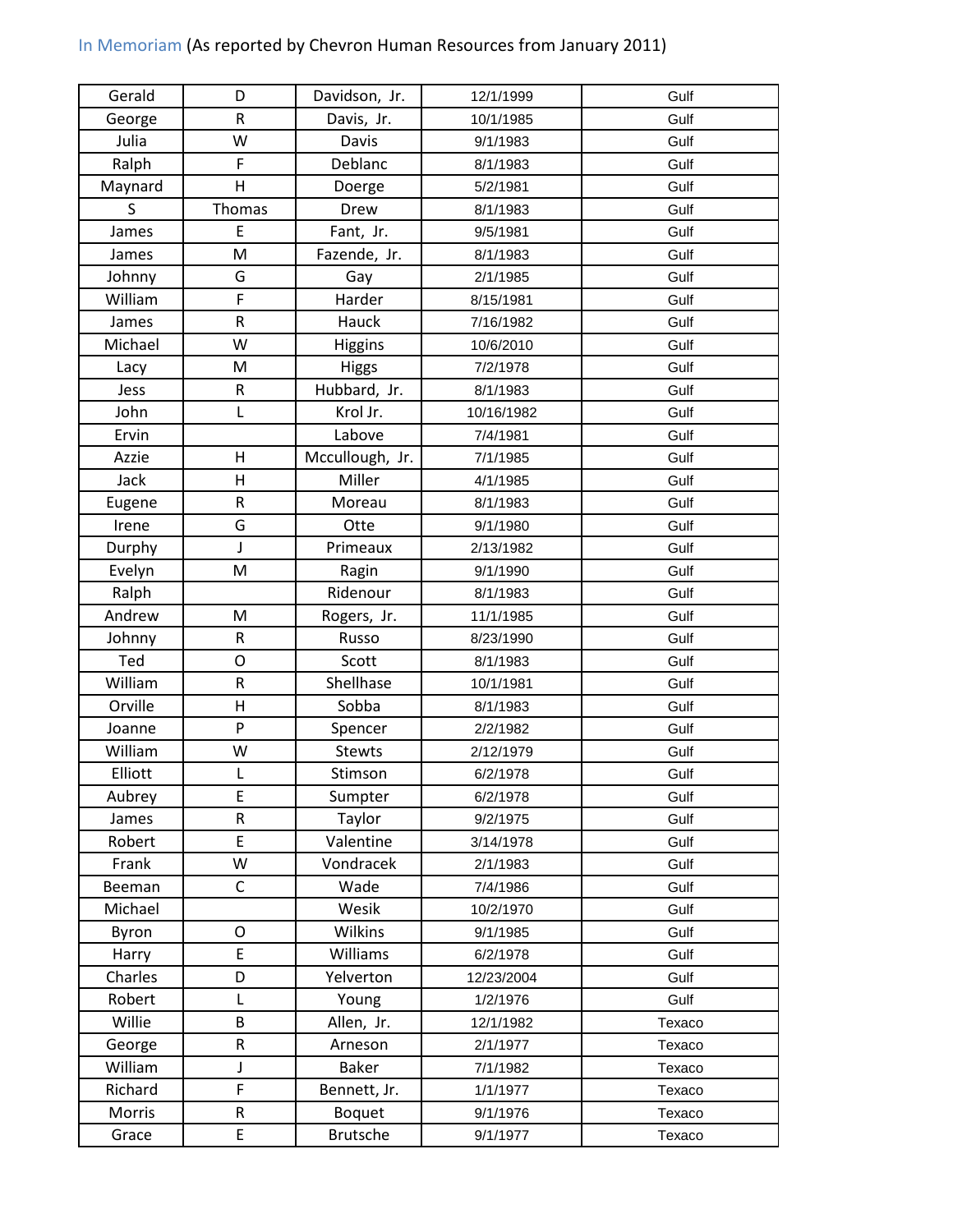| J              | Kelsey       | <b>Butler</b>  | 4/1/1981   | Texaco |
|----------------|--------------|----------------|------------|--------|
| John           | B            | Clark          | 1/1/1989   | Texaco |
| Vollie         | B            | Clewis         | 12/1/1988  | Texaco |
| Roy            | H            | Cobb           | 4/1/1982   | Texaco |
| Raymond        | L            | Daffron        | 7/1/1986   | Texaco |
| Mary           | К            | <b>Dick</b>    | 11/1/1977  | Texaco |
| Lynn           | J            | Doerr          | 3/1/1977   | Texaco |
| Clarence       | L            | Dowden, Jr.    | 4/1/1987   | Texaco |
| <b>Barbara</b> | P            | <b>Ellis</b>   | 1/1/1994   | Texaco |
| Edwin          | L            | Graham         | 4/1/1999   | Texaco |
| Lee            | $\vee$       | Hawkins        | 1/1/1986   | Texaco |
| Luther         | Q            | Keeney         | 6/1/1982   | Texaco |
| Joe            | L            | Kendall        | 3/1/1974   | Texaco |
| Lewis          | P            | Larson         | 6/1/1982   | Texaco |
| Patsy          | A            | Leger          | 3/1/1995   | Texaco |
| Robert         | W            | Mackintire     | 10/1/1995  | Texaco |
| Garry          | Edward       | Mc             | 1/1/1979   | Texaco |
| Thomas         | W            | Merrell        | 1/1/1987   | Texaco |
| Coley          | J            | Palermo        | 9/1/1981   | Texaco |
| Merle          | E            | Premer         | 2/1/1971   | Texaco |
| Ralston        | D            | Ragsdale       | 6/1/1982   | Texaco |
| Sheryl         | К            | Rey            | 8/1/2002   | Texaco |
| Gerald         | J            | Sauer, Jr.     | 10/1/1980  | Texaco |
| David          | F            | Stevenson, Jr. | 7/1/1998   | Texaco |
| Richard        | $\mathsf{C}$ | Stevenson      | 7/1/1987   | Texaco |
| Jean           | ${\sf R}$    | Stock          | 11/1/1989  | Texaco |
| Rose           | Α            | Trovato        | 1/1/1979   | Texaco |
| Jean           | D            | Vanbuskirk     | 3/1/1969   | Texaco |
| Frank          | $\mathsf E$  | Walker         | 9/1/1984   | Texaco |
| James          | W            | Walker         | 10/1/1985  | Texaco |
| Frank          | К            | Ward           | 3/1/1994   | Texaco |
| $\mathsf{R}$   | Jean         | Weaver         | 9/1/1987   | Texaco |
| James          | N            | White          | 11/1/1981  | Texaco |
| Paul           |              | Wofchuck       | 1/1/1979   | Texaco |
| Frederick      | W            | Young          | 6/1/1985   | Texaco |
| Lavell         |              | Zeagler        | 1/1/1989   | Texaco |
| Roy            | $\mathsf T$  | Chalfont       | 6/30/1986  | Unocal |
| Larry          | E            | Cherry         | 8/1/2007   | Unocal |
| John           | W            | Clark          | 6/30/1986  | Unocal |
| Floyd          | O            | Conyers        | 3/31/1997  | Unocal |
| Thomas         | L            | Diver          | 12/31/1980 | Unocal |
| <b>Betty</b>   | M            | Ewing          | 6/30/1986  | Unocal |
| Ernest         | F            | Findley        | 10/23/1969 | Unocal |
| Roman          | $\mathsf T$  | Garcia         | 12/1/1983  | Unocal |
| Sylvio         | P            | Goyette        | 3/31/1978  | Unocal |
| Earl           | B            | Harris         | 2/29/1980  | Unocal |
| Gale           | W            | Heusdens       | 12/31/1988 | Unocal |